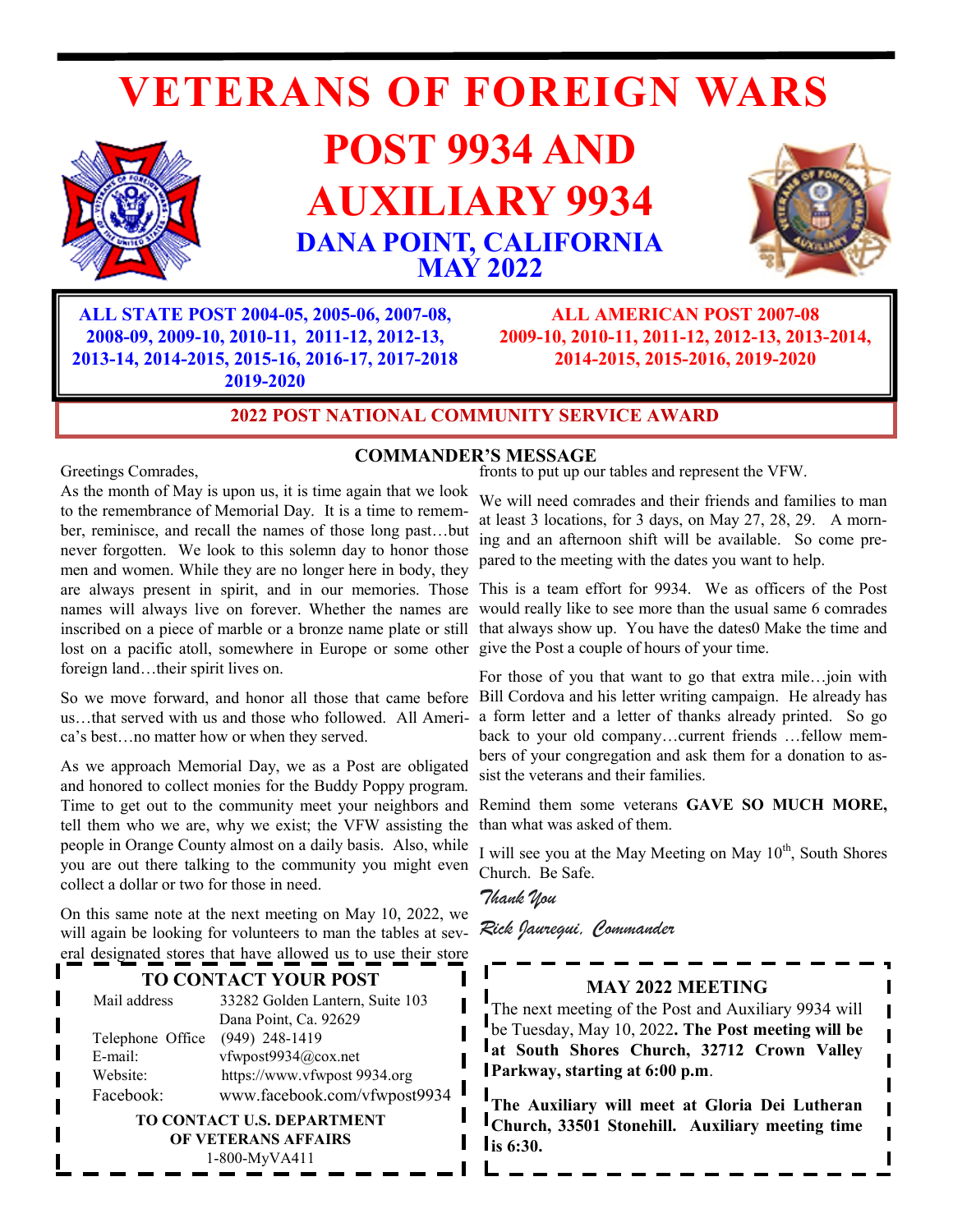## **QUARTERMASTER REPORT NATIONAL COMMUNITY SERVICE AWARD!**

It is a great honor for the Post. Everyone who has had mander-in-Chief. a hand in working on all the program activities the past year – you know who you are – take a moment and give a little pat on the back **YOU** made this possible.

Post programs such as Voice of Democracy, Patriot Pen, BUDDY POPPIES, First Responders, Scouting, Veterans assistance, community service such as the Summer Concerts, Swallows Day, the school programs, and many others.

ceived this award. The Post will send a special repre-some 395 Posts in our division). We would need ansentative to the National Convention to represent the other 20 or so additional members (either new mem-

DISTRICT 2 CONVENTION MAY 21, 2022 VFW POST 2085 1341 EAST D STREET,ONTARIO 10:00 OPENING CEREMONIES MEMORIAL SERVICE ELECTION OF OFFICERS INSTALLATION OF OFFICERS LUNCH

This recognition was the result of all the work in the by April 15 and only the top three Posts in the state It also appears to be a certainty that the Post will receive the Department ALL STATE award. However, this may not be presented at the state Convention because all program events should have been completed will receive such recognition.

Only two Posts in the Department of California re-Post 9934 currently ranks about number 106 (out of Post at the special presentation by the VFW Com-bers or annual members to renew their membership) to Similarly, the Post has already been recognized at the Department level as a recipient of the National ALL AMERICAN award, However, only the top 25 Posts, nationally, will receive the award at the convention. move up to the elite status to the top 25 percent. All Post members who are receiving this newsletter will be eligible to purchase the ALL AMERICAN red and blue VFW caps beginning in July. The details will be provided after the Convention in the August newsletter.

> The District 2 Convention is coming up soon. Some details at left. If you are going to be in attendance, and want to stay for the lunch, I need to know by Friday, May 13, to send the reservations. The Post has budgeted the funds to pay for the luncheons for Post members attending the convention.

Bill Manes, Post 9934 Quartermaster

## **INTENT TO FILE NOTIFICATION**

Why Do It & How to Do It

If you plan to file or refile a claim for disability, pension, or notification procedure requires you to either call the VA or DIC benefits and you notify VA of your intent to file, it submit a separate form. You can call them at 1- 800-827 sets a potential start date (or effective date) for your bene-1000 Monday through Friday, 8:00 a.m. to 9:00 p.m. ET. fits. When you do this, you may be able to get retroactive Or submit an Intent to File a Claim for Compensation and/ payments (compensation that starts at a point in the past). or Pension, or Survivors Pension and/or DIC (VA Form 21- This is because your start date for benefits will be earlier 0966) available at than the date you file your claim. Note that if you start fill- [https://www.vba.va.gov/pubs/forms/VBA](https://www.vba.va.gov/pubs/forms/VBA-21-0966-ARE.pdf)-21-0966ing out a claim form online for disability benefits, this will **ARE**.pdf. disabilityclaim-form-21-526ez/introduction to start an your form in one of these ways: online claim.

Note that automatic intent to file only applies to online disability applications. It doesn't apply to online pension or DIC applications. If you are not ready to file an online claim, but do plan to eventually file a claim within the next year, it is to your benefit to notify VA of that intention. The

reserve a potential start date for your benefits and you don't It can be filled out online and downloaded for mailing to need to separately call VA or submit a separate intent to Department of Veterans Affairs, Claims Intake Center, PO file form. Go to https://www.va.gov/disability/file-Box 4444, Janesville, WI 53547-4444. You can also turn in

□ Bring it to a VA regional office near you which can be located at

https://www.va.gov/find-locations/?facilityType=benefits

 $\Box$ Work with a trained professional called an accredited representative.

(https://www.va.gov/disability/get-help-filing-claim)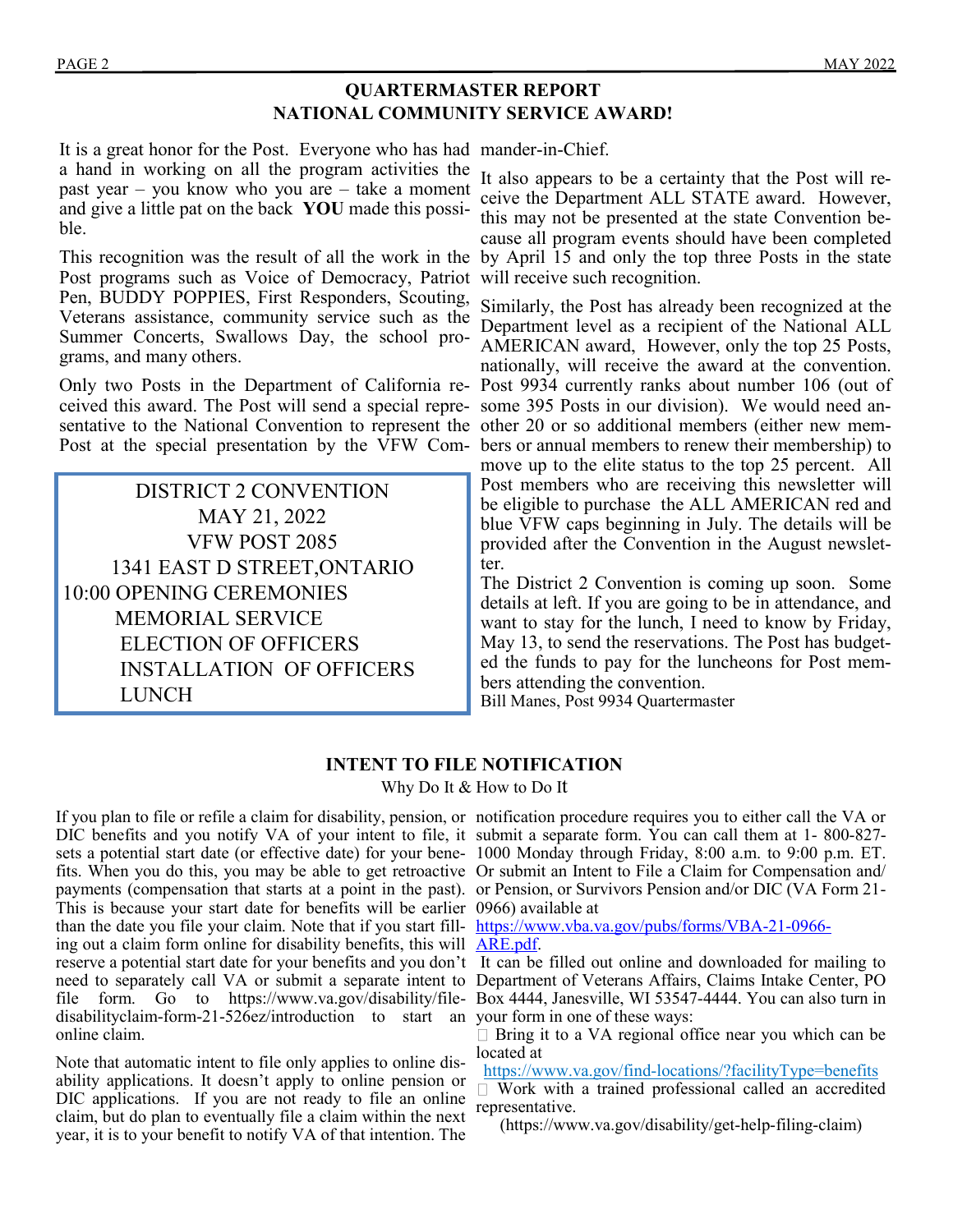#### **AFGHAN WITHDRAWAL REPORT ON MILITARY EQUIPMENT LEFT BEHIND**

equipment and uniforms inspect equipment that was left forces that "were destroyed, taken out of" or "remain in behind at Kabul International Airport after the US military Afghanistan," states the report, which is dated March 2022. completed its withdrawal from Afghanistan in August. Ap-"The \$7.12 billion figure cited in the Department's recent proximately \$7 billion of military equipment the US trans-report to Congress corresponds to ANDSF equipment and ferred to the Afghan government over the course of 16 not U.S. military equipment used by our forces," Army years was left behind in Afghanistan after the US complet-Major Rob Lodewick, a Defense Department spokesperson, ed its withdrawal from the country in August, according to said in a statement. "Nearly all equipment used by U.S. a congressionally mandated report from the US Department military forces in Afghanistan was either retrograded or of Defense viewed by CNN. This equipment is now in a destroyed prior to our withdrawal and is not part of the country that is controlled by the very enemy the US was '\$7.12 billion' figure cited in the report." trying to drive out over the past two decades: the Taliban.

stan to "retrieve or destroy" the equipment, reads the report, in 2022, though they were already in Ukraine for mainteof \$18.6 billion of equipment to the Afghan National De-Defense notified Congress of its intent to transfer the heli-2021, according to the report. Of that total, equipment country had begun, and Ukraine signed a letter of acwithdrawal was completed on August 30, 2021. It included in Ukraine undergoing overhaul maintenance when the Afons, communications equipment and other materials, ac-since," the report states. cording to the DoD report.

left in Afghanistan requires "specialized maintenance that states.

The Department of Defense was required to submit a report to Congress "regarding the disposition of United States

Taliban fighters are wielding American-supplied weapons, property, equipment and supplies provided to" Afghan

The Defense Department has no plans to return to Afghani-been in Afghanistan were officially transferred to Ukraine which has been provided to Congress. The US gave a total nance before the US left Afghanistan. The Department of fense and Security Forces (ANDSF) from 2005 to August copters in January 2022, before Russia's invasion of the worth \$7.12 billion remained in Afghanistan after the US ceptance on March 11, 2022. "These five helicopters were aircraft, air-to-ground munitions, military vehicles, weap-ghan government collapsed, and have remained there The report also says that five Mi-17 helicopters that had

The huge value of the hardware left behind will serve to ghanistan but not sent to the country, the US has given refocus attention on the chaotic and hasty Afghanistan some "non-standard munitions" to Ukraine, including about withdrawal that has been heavily criticized by lawmakers 37,000 122mm howitzer rounds, the report states. The US from both parties. "Much of the 15 remaining equipment" has also transferred over 15 million rounds of Ball rifle DoD contractors previously provided" to Afghan forces "in fragmentation grenade cartridges, and about 119,000 82mm the form of technical knowledge and support," the report high-explosive mortar rounds to Ukraine from material that Of other materials the US had previously procured for Af $over \ 99,000$  40mm high-explosive was previously procured for Afghanistan, the report states. These munitions have been transferred to Ukraine under presidential drawdown authority, the report states.

[Source: CNN Ellie Kaufman April 28, 2022]

#### **VA LONG BEACH EXPANDS SURGICAL SERVICES TO INCLUDE NEUROSURGERY**

house, in lieu of referring Veterans to another VA facility ing care and meeting individual patient needs. and/or community partner.

Veterans diagnosed with spinal disease, multiple sclerosis, Huntington's disease, epilepsy, brain tumors, lymphomas, tor implantation and/or battery change, as well as outpaand aneurysms are some of the many who need and/or can tient peripheral neurosurgery, such as spinal cord stimulabenefit from neurosurgery.

In 2019, VA Long Beach Healthcare System neurosurgeons identified 275 Veterans in need of neurosurgery but referred them to community partners as they could not offer the intervention.

VA Long Beach Healthcare System is investing \$1.5 million in specialized top-notch equipment and additional physicians, residents, nurse practitioners, nurses and radiologists in support of the additional services.

VA Long Beach Healthcare System expects to expedite and Beach Healthcare System.

VA Long Beach Healthcare System will soon begin per-improve the quality of care offered to Veterans with neuroforming neurosurgery – elective, urgent and emergent – in-surgical conditions by avoiding transfer delays, consolidat-

> Neurosurgery will be deployed progressively in a stepwise approach. The first phase will include vagal nerve stimulator implantation, baclofen pump implantation, carpal tunnel release and ulnar nerve decompression. The second phase will include simple spine surgery and cerebrospinal fluid diversion. The third phase will include complex spine surgery, including thoracic and lumbar fusions. Eventually, phase 4 will include craniotomy and brain tumor operative therapies.

> "We look forward to adding this specialty to our already broad array of highly complex and high-quality care," said Dr. Brian Smith, Chief of Surgical Services at VA Long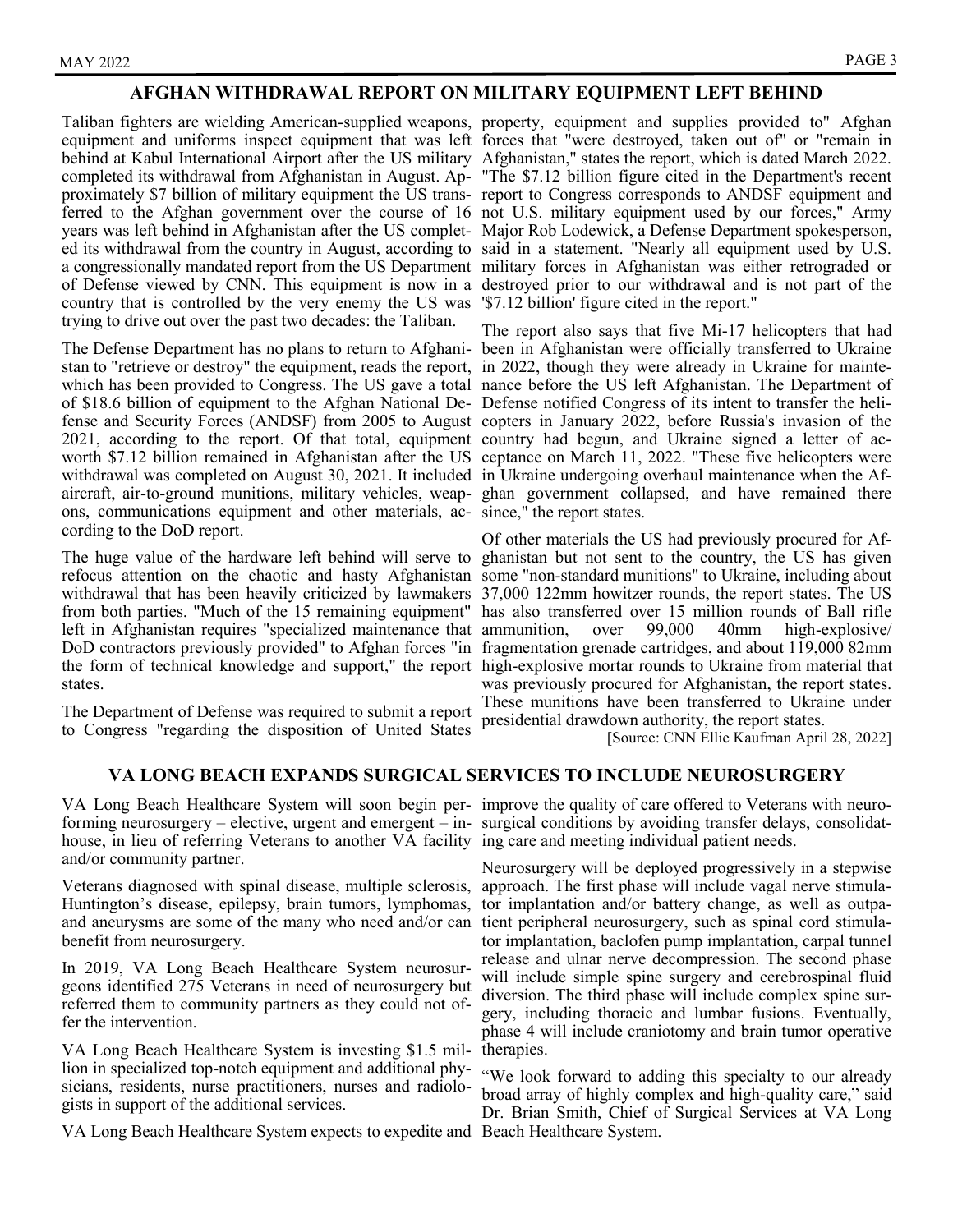## **IRAQ'S U.S. TROOPS**

Will Likely Be There for Years to Come

outgoing head of U.S. Central Command hinted that U.S. Over time you'd like for them to take a larger share of all involvement in Iraq is probably going to go on even longer. the enabling that we're doing now." As the 19th anniversary of Operation Iraq Freedom approaches, there are roughly 2,500 troops still in Iraq, playing a strict advise-and-assist role at the invitation of the Iraqi government. "As we look into the future, any force level adjustment in Iraq is going to be made as a result of consultations with the government of Iraq," Marine Gen. Frank McKenzie told Military Times on Friday. "And we just finished a strategic dialogue a few months ago ― we believe that will continue."

The result of that dialogue was a formal end to the U.S. combat mission there at the end of 2021, though the thousands of troops who have been rotating into the country since 2014 as part of Operation Inherent Resolve haven't led combat operations for years. Going forward, McKenzie said, the role will look a lot like it does now, as the Iraqi government comes together to make another go at strengthening the defense of its sovereignty. "So we're watching that with great interest and wish them well, despite the many roadblocks that are being thrown up by Iranian based proxy groups," he said. "They're proceeding, you know, maybe not the way we would do it. Maybe slower than the way we would do it. But nonetheless, that moving forward in the long term, we would like to have a normalized security cooperation agreement and posture with Iraq."

That could look like continued training of local forces, advising military leadership and providing weapons to Iraq to help its security forces remain effective. "You want to get to the state where nations, and security elements in those nations, can deal with a violent extremist threat without direct support from us," McKenzie said. "Right now we

About six months after the U.S. ended its longest war, the have the Iraqis doing the fighting. We're still helping them.

If this sounds a lot like what U.S. military leaders said for the better part of a decade in Afghanistan, after the U.S. combat mission ended in 2014, that's because the goals are identical. Commanders consistently touted progress in wresting control of the country from the Taliban, though in reality, Afghanistan's defense forces remained dysfunctional. The difference in Afghanistan was that the political situation changed, and it became a key presidential campaign platform to end the U.S. presence there.

When President Donald Trump laid the groundwork for a full Afghanistan exit, the understanding was that the U.S. would continue to arm and fund the Afghan military, and possibly look for opportunities to keep training troops outside the country. President Joe Biden then set the 20th anniversary of 9/11 as the hard deadline for pulling all U.S. troops out of Afghanistan. The same political groundswell for a complete departure from Iraq hasn't materialized. That could be because Iraq's major security challenges are of great interest to the US: ISIS, which has shown its eagerness to attack on U.S. soil; and Iran's funding of militias in Iraq, part of its larger role in state sponsored terrorism.

McKenzie has often repeated that the Iraqi government really wants U.S. troops in its country, though of course, so did the Afghans. "Let me emphasize, whatever we do in the future is something we'll jointly arrive at with our partners: with the government of Iraq; and again, the North Atlantic Treaty Organization, NATO ― very significant, important and growing presence in Iraq, again at the explicit request of the Iraqi government," McKenzie said.

#### **RUSSIAN TANK DECAPITATION**

#### Why It Keeps Happening in Ukraine

tank with its turret blown clean off. Video posted on social expert on Russian and Soviet armor. Those autoloaders typstrophic fireballs when hit, causing the turrets to be hurled film footage of a hit followed by the ammunition fire, typiseveral feet in the air before landing next to the chassis. cally what happens is that one propellant casing goes off overpressure blows the tank's turret straight up into the air.

Russian-made T-72 and T-80 tanks are particularly susceptible to being destroyed in this manner, in part because they

It's become a common sight since the start of Russia's lat-both have autoloading mechanisms that store tank rounds in est invasion of Ukraine: The charred remnants of a Russian a carousel at the base of the turret, said Steven Zaloga, an media has also shown the Russian tanks exploding in cata-ically store about 20 rounds when fully loaded. "If you see Known as the "jack-in-the-box effect," this type of apoca-or one or two — because of a penetration," Zaloga told lyptic explosion is caused when a blast's heat or shockwave Task & Purpose. "The explosion of the first propellant case causes all the tank's ammunition to detonate. The resulting tends to trigger more. And so, what you often-times see is a sequence where one propellant case or a couple of propellant cases go off and then the stowage down in the autoloader goes up, basically like a string of firecrackers."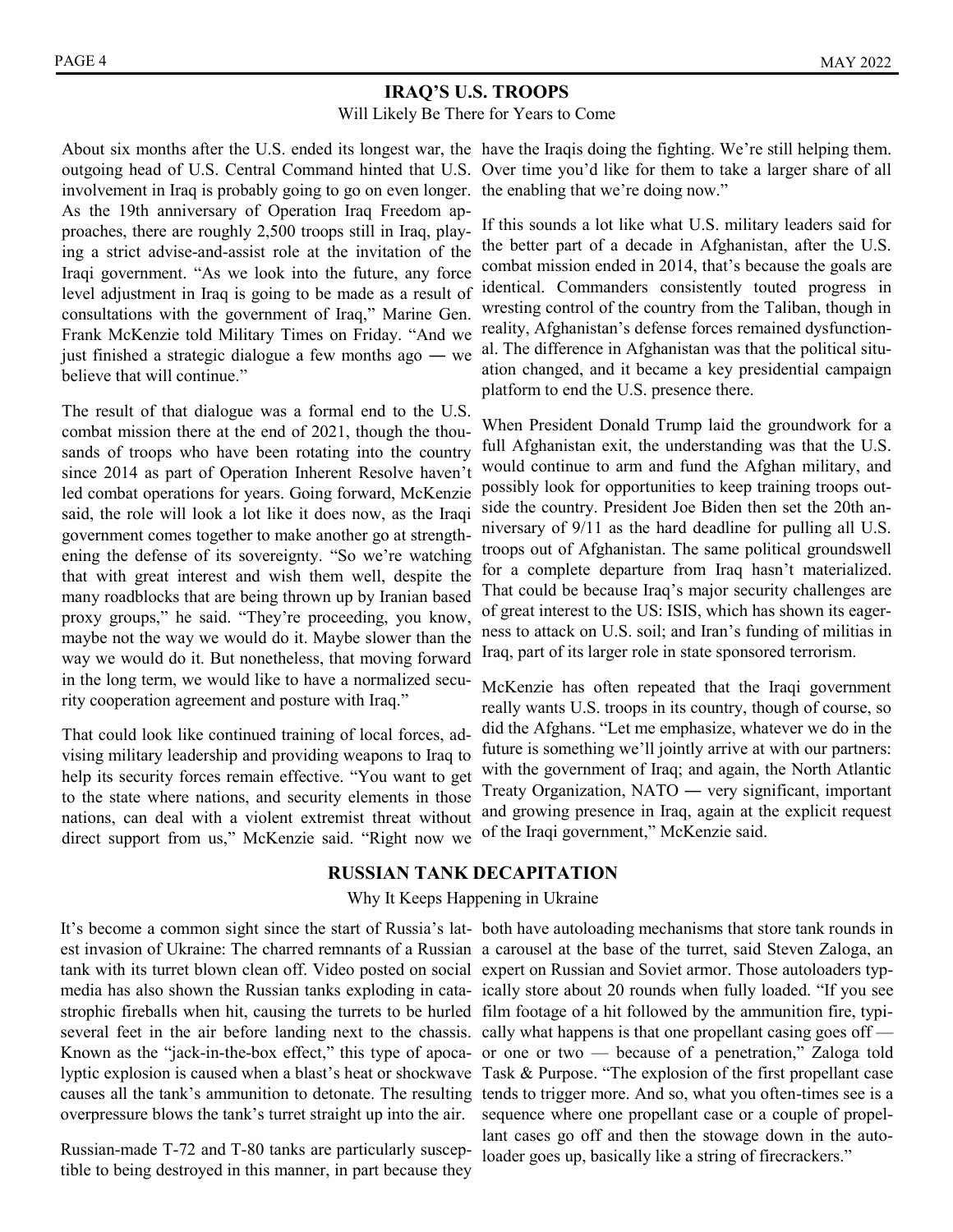## **VA BUDGETING**

#### Congress Considers Separate Funding For VA Medical Care

House lawmakers began a debate about a White House pro-ber of enrollees in VA health care.

posal to separate funding for veterans' medical care from the rest of the federal budget — an action that would treat it the same as defense spending and could allow it to grow beyond current limits. Discretionary spending, which is subject to the congressional appropriations process, is divided into two categories: defense and nondefense. Congress provided \$1.5 trillion in discretionary spending for fiscal 2022, with \$782 billion toward defense and \$730 billion going to other areas of the government. Of the \$730 billion in nondefense spending, about \$117 billion went to the Department of Veterans Affairs.

President Joe Biden proposed removing veterans' health care from the nondefense category and giving it its own funding stream. The change would free the veterans' health budget from caps on nondefense spending

The proposal than \$300 billion. About \$161 billion of the \$300 billion is mandatory spending, which includes entitlement programs, such as disability compensation. Mandatory spending does not go through the congressional appropriations process. The remaining amount, \$139 billion, is part of the nondefense discretionary budget, and approximately \$120 billion of that amount is dedicated to veterans' medical care. The White House proposed the VA get a 20% increase in funding for medical care in fiscal 2023. McDonough attributed the significant jump to health care inflation and an increase in demand for services.

To address the growing costs of medical care, the White House suggested VA health care be given its own stream of funding, sending a message that veterans' medical care should be treated with the same significance as national defense. "I thought it was a very important, innovative idea from the White House, from [the Office of Management and Budget], to separate veterans' health care," McDonough said. "I think it makes sense to separate this from the broader account to underscore, as we do with defense, the unique nature and unique importance of investments inveteran health." The separation could be more necessary if Congress approves a sweeping measure that aims to expand eligibility for health care and benefits to veterans exposed to burn pits and other toxins, McDonough said. The bill has the potential to significantly increase the num-

According to estimates from the Congressional Budget Office, the bill could increase spending by about \$318 billion during the next decade. It was passed by the House earlier this year and is now under consideration in the Senate. Lawmakers expressed mixed feelings about separating VA medical care from the rest of the nondefense budget. Rep. Debbie Wasserman Schultz (D-FL), the chairwoman of the military construction, veterans affairs, and related agencies appropriations 23 subcommittee, suggested a change needed to be made, given the historical growth of the VA's budget.

The VA described its proposal for 2023 as a "historic increase in total funding." If the budget were approved as is, the VA's overall funding would have increased by \$104 billion, or 53%, since 2018, according to agency data. The agency is the third largest federal department in terms of budget. Only the Defense Department and the Department of Health and Human Services are slated to receive more in discretionary funding in 2023. "There really is a lot of good news in this budget, but we can't ignore the elephant in the room, and that's the ever-growing cost of veterans' medical care," Wasserman Schultz said. "We must provide for our veterans, and we're passionate about that, but if we're going to keep seeing these exponential increases year after year, we need to build a consensus on an allocation adjustment so other discretionary priorities are not affected."

Rep. Judge Carter of Texas, the ranking Republican on the subcommittee, described the VA's budget proposal as an "eye-popping request" and said he was skeptical about giving the agency its own funding stream. Carter said the change would allow for more funding toward other nondefense agencies, which he argued could lead to an increase in the budget deficit. "The rate we're spending right now is driving us over a cliff," he said. "Setting up a situation where we inadvertently create more mandatory spending, to me, is not a good idea. It could move us closer to that time when we can't pay our bills." Wasserman Schultz suggested the subcommittee hold a "deep-dive conversation" soon on the potential change.

[Source: Stars & Stripes Nikki Wentling April 6, 2022]

#### **UPDATING ADDRESS**

Recently, there was an issue with a member concerning the updating of their address. If you update your address with VFW National, the system does not update your information in Action Corp. That is because they are two separate systems and the Action Corp

server is part of the Congressional system in order for your Action Alert letters to get to the correct Representatives.

So, if you are updating your information, make sure to include Action Corp with the new information.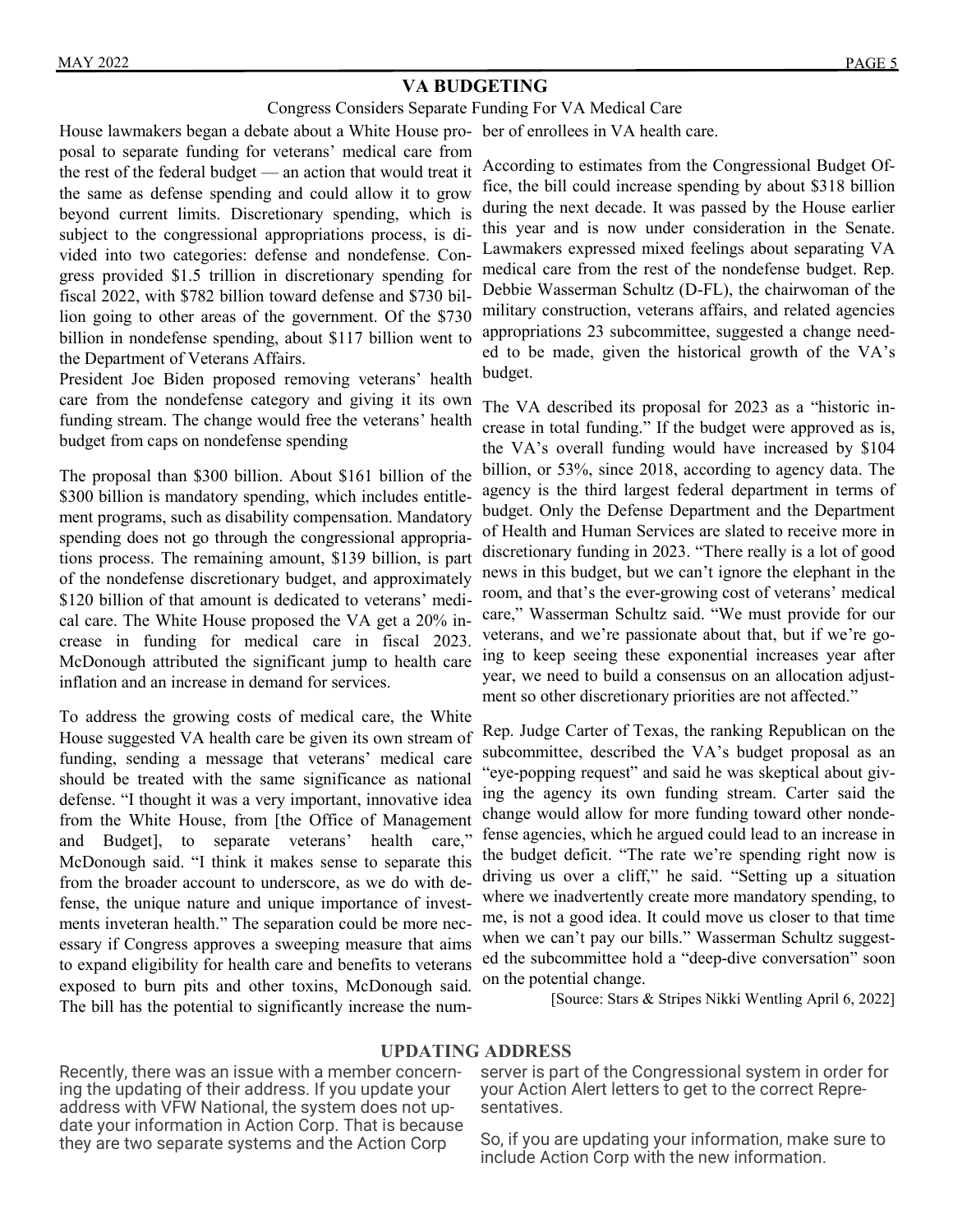#### MAY 2022

## **SERVICE-DISABLED VETERANS LIFE INSURANCE (S-DVI**

Service-Disabled Veterans Life Insurance (S-DVI) provides low-cost coverage to eligible service members. If you have a service-connected disability, find out how to apply for S-DVI online or by mail.

Am I eligible for Service-Disabled Veterans Life Insurance?

You may be eligible for S-DVI if you meet all of these requirements. All of these must be true:

•You were released from active duty on or after April 25, 1951, and didn't receive a dishonorable discharge, and

•You were rated for a service-connected disability (even if only 0%), and

•You're in good health except for any service-connected conditions, and

•You apply by December 31, 2022, or within 2 years of receiving your disability rating (whichever comes first)

Note: An increase of a rating you had before—or a rating of Individual Unemployability, meaning you can't work doesn't qualify you for S-DVI.

Can I get more life insurance coverage if I need it?

If you carry the basic S-DVI coverage and become totally disabled and unable to work, you can apply to get up to \$30,000 more in coverage. This is called supplemental S-DVI coverage.

You may be able to get \$30,000 of supplemental coverage if you qualify for a premiums waiver, and you meet both of these requirements:

Both of these must be true:

•You apply for the coverage by December 31, 2022, or within 1 year from the date you get notice of the grant of waiver (whichever comes first), and

•You're younger than age 65

What kind of life insurance benefits can I get with Service-Disabled Veterans Life Insurance?

certain rare respiratory cancers to the list of presumed service-connected disabilities in relation to military environmental exposure to particulate matter. When the proposal becomes final, dependents, survivors, and Veterans who had claims previously denied for any of the below respira-

•Up to \$10,000 of coverage

•Up to \$30,000 of supplemental coverage •How do I get these benefits?

 Regional Office and Insurance Center (RH) You'll need to apply for benefits in 1 of 2 ways: Apply for basic S-DVI online, or Fill out an Application for Service-Disabled Veterans Life Insurance (VA Form 29-4364). Securely upload the form, or mail it to: Department of Veterans Affairs PO Box 7208 Philadelphia, PA 19101

Veterans' Mortgage Life Insurance (VMLI)

If you have a severe service-connected disability that we've concluded was caused—or made worse—by your service, you may be able to get Veterans' Mortgage Life Insurance (VMLI). In the event of your death, this mortgage protection insurance can help your family pay off the home mortgage on a home that's been adapted to meet your needs.

To get VMLI, you'll need to apply for our Specially Adapted Housing (SAH) grant. The SAH grant can help you buy, build, or make changes (like installing ramps or widening doorways) to a home so you can live more independently. When you receive an SAH grant, your loan guaranty agent will tell you if you qualify for VMLI and will help you apply.

Find out if you qualify for an SAH grant—and how to apply, or

Find out if you qualify for VMLI—and how to apply

You have to be registered with the VA to log on to the website. Go to:

<https://www.benefits.va.gov/benefits/> and log in to your account.

## **VA PRESUMPTIVE CANCER DISEASES**

Proposed Expansion

- The Department of Veterans Affairs will propose adding  $\Box$  Salivary gland-type tumors of the lung;
	- $\Box$  Sarcomatoid carcinoma of the lung; and
	- $\Box$  Typical and atypical carcinoid of the lung.

Any Veteran who had one of these cancers manifest to a degree of 0% or more at any time during or after separation would become eligible for service-connection. VA intends to focus its rule on the rare respiratory cancers above in Veterans who served any amount of time in the Southwest Asia Theater of operations and other locations. Once rulemaking is complete, VA will conduct outreach to impacted veterans and survivors to inform them about potential eligibility. If you are a Veteran who has been diagnosed with one of these conditions, but have not filed a claim, please notify VA of your intent to file a claim.

tory cancers would be encouraged to file a supplemental claim for benefits.

- $\square$  Squamous cell carcinoma (SCC) of the larynx;
- $\Box$  SCC of the trachea:
- $\Box$  Adenocarcinoma of the trachea;
- $\Box$  Salivary gland-type tumors of the trachea;
- $\Box$  Adenosquamous carcinoma of the lung;
- $\Box$  Large cell carcinoma of the lung;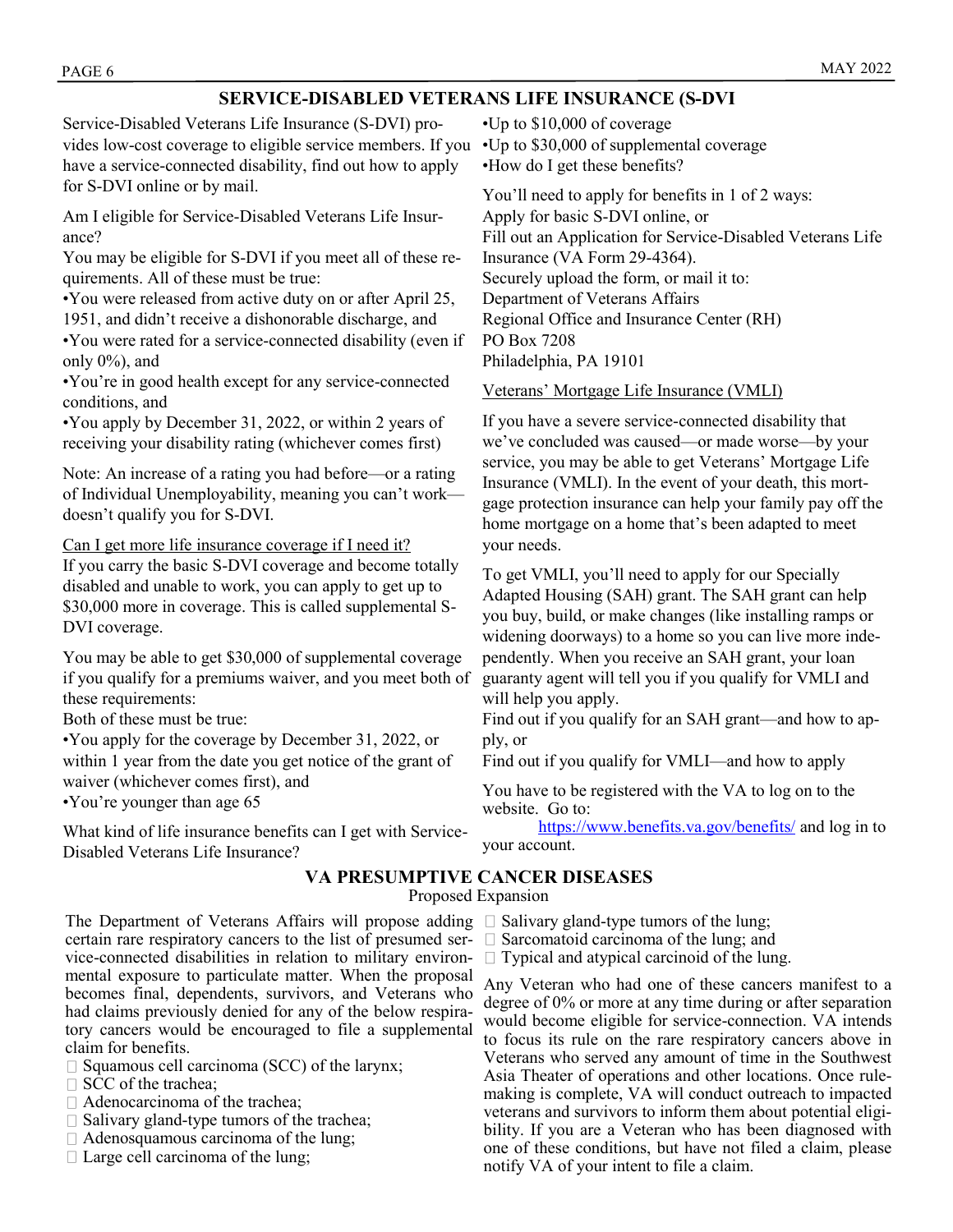#### **VA CAREGIVER PROGRAM**

ans, the VA has received roughly 135,000 new applica-uals can engage in to assist with that. It doesn't quite meet tions and doubled the number of participants, according to the threshold for supervision, protection, instruction," the department. The law clearly states that the VA is to Jobin said. take into account the caregiver's assessment of a veteran's needs and limitations and the extent to which a veteran can function safely and independently. But it also stipulates that the veteran must have a "need for regular or extensive instruction or supervision without which the ability of the veteran to function in daily life would be seriously impaired."

duce the number of participants getting care in the program, received overwhelming support in Congress. It had just 74 "no" votes in both the House and Senate. The tightening of the rules it contained made a culling of the veterans eligible inevitable, although lawmakers have begun to discuss countering the more restrictive guidelines. VA Secretary Denis McDonough said the department is looking to determine whether it has flexibility under the statute to make changes.

The VA has not released data for how many legacy particiwith filing appeals. Ferrell said the group is seeing numerous errors and omissions in assessments, adding that obvious mistakes can help veterans win appeals when presented with medical records and other documentation. "You have assessors who are not documenting anything close to what the medical records state," Ferrell said. "A record will say 'veteran cannot be left alone,' but the assessment will say they don't require assistance with supervision. It's crazy."

She added that, based on what she has seen, the reviewers face even more difficulty assessing veterans with neurological conditions, including traumatic brain injury, migraines, neuropathy and mental health conditions. "VA has misinterpreted the need for supervision, protection and instruction, and we are now questioning whether they even know what the term 'neurological impairment' means," Ferrell said.

The new rules say that to be eligible, veterans must need assistance with activities of daily living or require supervision, protection or instruction for their personal safety. To optimistic about the long-term fate of the families who almeet the requirement, they must have "trouble maintaining ready had been marked to leave the program. in a home environment," according to Timothy Jobin, deputy director of VA's Caregiver Support Programs. Jobin didn't elaborate on what constitutes "maintaining," but nodded to examples such as a veteran with a traumatic brain injury or dementia who leaves the stove on or wanders from the home. Other symptoms such as anger -- a common symptom of post-traumatic stress disorder -- likely wouldn't meet the criteria, he said.

"We have people come to us and say, 'I need to be around in case that individual gets angry. We want to take that

Since expanding the VA Caregiver program to older veter- very seriously, but we have different therapies that individ-

The Mission Act which was responsible for having to re-feel like they meet the eligibility criteria, we really want The VA is aiming for the reviews to be completed by the end of this month. Those being dismissed from the program should receive a phone call, followed by a letter confirming they are no longer eligible but have a right to appeal and even reapply in the future, VA officials said. "They may not meet the eligibility criteria today, but if in three months from now, they need our assistance or they them to reapply," said Richardson, the director of the Caregiver Support Program.

pants have been dropped from the program, but Veteran ing to be here for him. I don't want to go back to where we Warriors executive director Holly Ferrell said that more were," she said. They said they plan to appeal, based on than 900 have reached out to her organization seeking help misinformation in their assessment and will even reapply if The 36-year-old Afghanistan war veteran who can't be left alone with his kids because his hallucinations and outbursts make him a danger to himself and others and his wife hope their appeal is successful but also are making plans if it is not. The wife said she will find a remote work job that allows her to continue caregiving or the couple will sell their house. "Financially, we are going to be hurting, but that's not going to change the fact that I'm still goecessary, especially if the vet's symptoms worsen with age.

> But, the wife said, she still doesn't understand why the VA would take away this benefit when, if she wasn't her husband's caregiver, he would hire someone to ensure that he takes his prescriptions, maintains nutrition and makes it to medical appointments. "We worked really hard to at least be stable enough to function in this house, in a protected space," the wife said. "I had to give up on my career. But at least I am proud, because he always says that I pretty much have kept him alive."

> Veterans Affairs officials announced 22 MAR that all expulsions from the department's caregiver support program will be halted while officials re-evaluate new eligibility criteria that threatened monthly support stipends for thousands of families. The move is a stunning turnaround for the department, which for months has maintained the moves are necessary to bring the program's membership into order ahead of a massive expansion in eligible families later in fall 2022. However, not all advocates were as

> Holly Ferrell, executive director for Veteran Warriors, an advocacy group that works with more than 3,500 caregivers in the program, said she hopes the new VA announcement amounts to real change and not simply delaying pain for the families. "Is this a political stunt to get media attention off of the problems, to get caregivers to calm down and to give them false hope?" she said. "We have to remain cautious.

[Source: Military.com & MilitaryTimes Patricia Kime & Leo Shane III March 18 & 22, 2022]